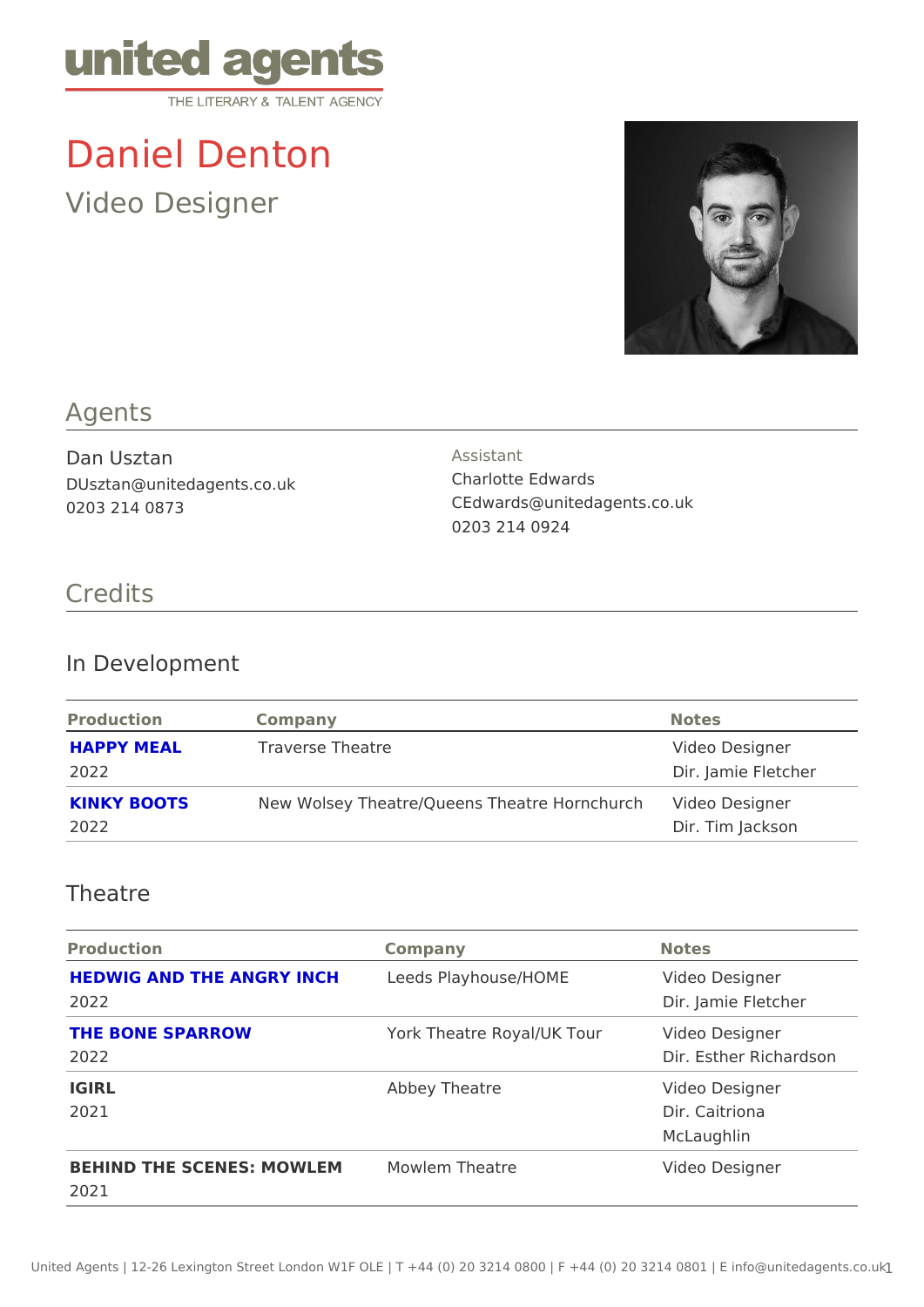| <b>Production</b>                                                 | <b>Company</b>             | <b>Notes</b>                                    |
|-------------------------------------------------------------------|----------------------------|-------------------------------------------------|
| <b>THE WEDDING SINGERR</b><br>2021                                | Royal Academy of Music     | Video Designer<br>Dir. Bruce Guthrie            |
| <b>FOR THE GRACE OF YOU GO I</b><br>2021                          | Theatr Clwyd               | Video Designer<br>Dir. James Grieve             |
| <b>LES MISERABLES: IN CONCERT</b><br>2020                         | Sondheim Theatre           | Associate Video<br>Designer<br>Dir. Nick Morris |
| <b>CITY OF ANGELS</b><br>2020                                     | <b>Garrick Theatre</b>     | Animator<br>Dir. Josie Rourke                   |
| <b>MISFITS</b><br>2020                                            | Hornchurch Queens Theatre  | Video Designer<br>Dir. Douglas Rintoul          |
| <b>SECRET CINEMA: STRANGER</b><br><b>THINGS</b><br>2020           | The Drive In Experience    | Video Designer<br>Dir. Matthew Bennet           |
| <b>FAUSTUS THAT DAMNED WOMAN</b><br>2020                          | Hammersmith Lyric          | Animator<br>Dir. Caroline Byrne                 |
| <b>SLEEPLESS IN SEATTLE: THE</b><br><b>MUSICAL</b><br>2019 - 2020 | <b>UK Tour</b>             | Illustrator<br>Dir. Morgan Young                |
| <b>SECRET CINEMA: STRANGER</b><br><b>THINGS</b><br>2019           | Secret Cinema              | Video Designer<br>Dir. Matthew Bennet           |
| <b>THE THING</b><br>2019                                          | Les Enfants Terribles      | Video Designer<br>Dir. Oliver Lansley           |
| <b>KES: REIMAGINED</b><br>2019                                    | BBC / The Space            | Video Designer<br>Dir. Johnathan Watkins        |
| <b>WHITEWASH</b><br>2019                                          | Soho Theatre               | Video Designer<br>Dir. Charlotte Bennet         |
| <b>US AGAINST WHATEVER</b><br>2019                                | Middle Child               | Video Designer<br>Dir. Paul Smith               |
| <b>FLASHDANCE: THE MUSICAL</b><br>2019                            | Korean Tour                | Video Designer<br>Dir. Hannah Chissick          |
| <b>HANSEL AND GRETEL</b><br>2018                                  | <b>Rose Theatre</b>        | Video Designer<br>Dir. Rosie Jones              |
| THE LITTLE PRINCE: UK TOUR<br>2018 - 2021                         | Protein Dance              | Video Designer<br>Dir. Luca Silvestrini         |
| <b>SUNDOWNING</b><br>2018                                         | Kali Theatre Company       | Video Designer<br>Dir. Helena Bell              |
| <b>JAMES GRAHAM'S SKETCHING</b><br>2018                           | <b>Wilton's Music Hall</b> | Video Designer<br>Dir. Thomas Hescott           |